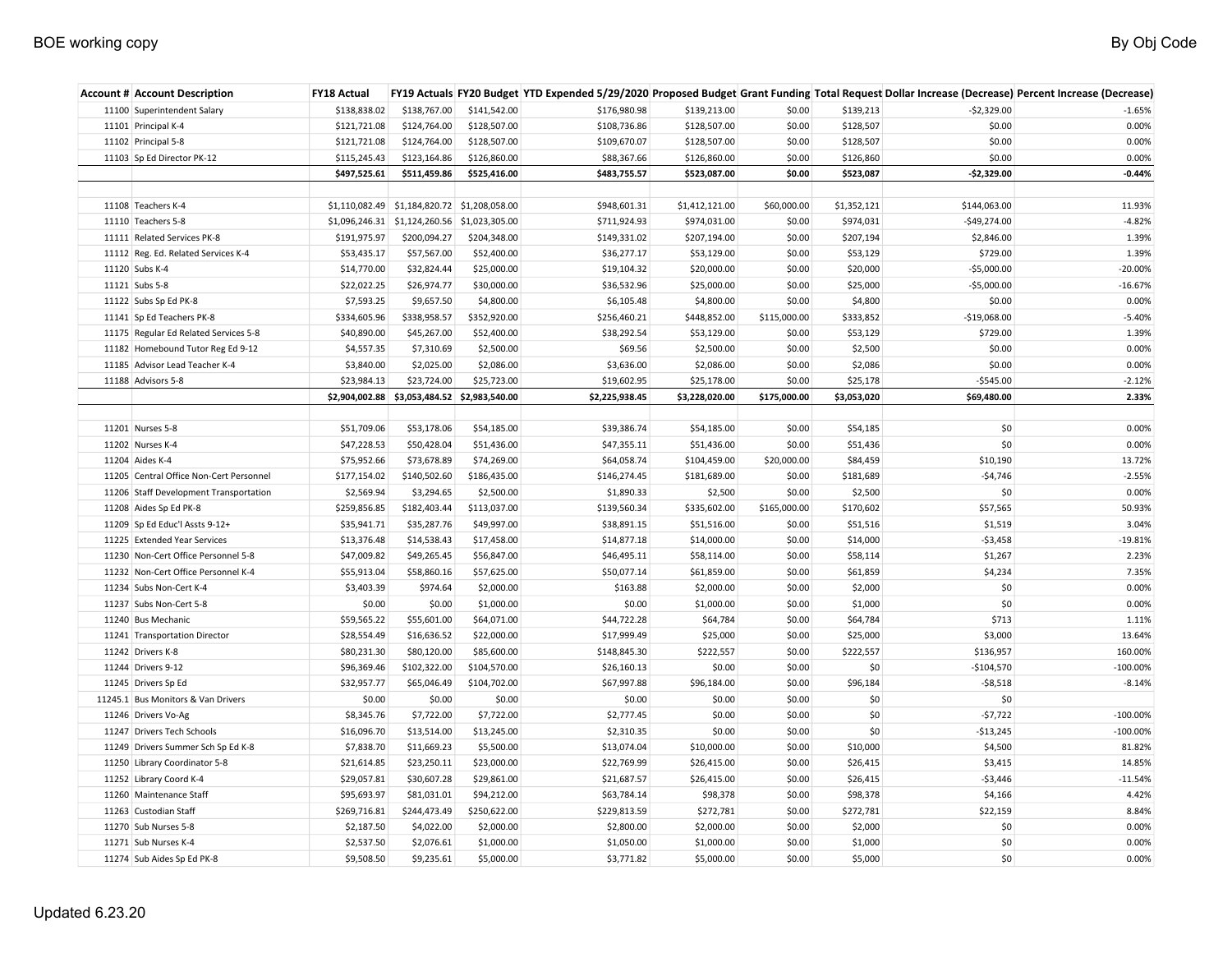| <b>Account # Account Description</b>      | <b>FY18 Actual</b> |                                              |              |                |                |              |             |               | FY19 Actuals FY20 Budget YTD Expended 5/29/2020 Proposed Budget Grant Funding Total Request Dollar Increase (Decrease) Percent Increase (Decrease) |
|-------------------------------------------|--------------------|----------------------------------------------|--------------|----------------|----------------|--------------|-------------|---------------|----------------------------------------------------------------------------------------------------------------------------------------------------|
| 11283 Drivers Sports/Field Trips          | \$3,939.96         | \$4,124.70                                   | \$6,000.00   | \$542.43       | \$6,000        | \$0.00       | \$6,000     | \$0           | 0.00%                                                                                                                                              |
| 11284 Secretary Board of Ed               | \$1,000.00         | \$0.00                                       | \$1,000.00   | \$0.00         | \$0.00         | \$0.00       | \$0         | $-$1,000$     | $-100.00\%$                                                                                                                                        |
| 11288 Sec'y Sp Ed                         | \$27,145.67        | \$22,610.10                                  | \$26,006.00  | \$20,890.45    | \$25,182.00    | \$0.00       | \$25,182    | $-5824$       | $-3.17%$                                                                                                                                           |
| 11294 Pay Unused Leave- Non Cert          | \$1,148.95         | \$0.00                                       | \$0.00       | \$1,211.55     | \$1,000        | \$0.00       | \$1,000     | \$1,000       |                                                                                                                                                    |
| 11299 Negotiations                        | \$952.30           | \$5,202.50                                   | \$15,000.00  | \$4,204.50     | \$10,000.00    | \$0.00       | \$10,000    | $-$5,000$     | -33.33%                                                                                                                                            |
|                                           |                    | \$1,564,578.72 \$1,441,676.77 \$1,527,900.00 |              | \$1,285,443.13 | \$1,811,056.00 | \$185,000.00 | \$1,626,056 | \$98,156.00   | 6.42%                                                                                                                                              |
|                                           |                    |                                              |              |                |                |              |             |               |                                                                                                                                                    |
| 21001 Group Insurance - Superintendent    | \$22,497.49        | \$27,532.69                                  | \$20,314.00  | \$17,813.82    | \$22,124.00    | \$0.00       | \$22,124    | \$1,810.00    | 8.91%                                                                                                                                              |
| 21002 Group Ins Prin K-4                  | \$24,425.08        | \$29,392.12                                  | \$19,240.00  | \$16,527.77    | \$21,582.00    | \$0.00       | \$21,582    | \$2,342.00    | 12.17%                                                                                                                                             |
| 21004 Group Insurance Principal 5-8       | \$20,566.33        | \$25,555.16                                  | \$19,655.00  | \$18,091.08    | \$31,809.00    | \$0.00       | \$31,809    | \$12,154.00   | 61.84%                                                                                                                                             |
| 21006 Group Ins Teachers K-4              | \$248,168.84       | \$267,716.97                                 | \$252,264.00 | \$253,626.77   | \$350,214.00   | \$0.00       | \$350,214   | \$97,950.00   | 38.83%                                                                                                                                             |
| 21008 Group Insurance Cert Staff          | \$371,927.03       | \$408,359.30                                 | \$331,519.00 | \$285,072.52   | \$358,796.00   | \$0.00       | \$358,796   | \$27,277.00   | 8.23%                                                                                                                                              |
| 21012 Group Insurance Hot Lunch           | \$31,701.04        | \$27,428.05                                  | \$26,834.00  | \$22,153.28    | \$34,116.00    | \$0.00       | \$34,116    | \$7,282.00    | 27.14%                                                                                                                                             |
| 21014 Group Ins Pupil Serv PK-12          | \$112,895.84       | \$151,376.78                                 | \$114,982.00 | \$70,250.87    | \$190,901.00   | \$42,000.00  | \$148,901   | \$33,919.00   | 29.50%                                                                                                                                             |
| 21015 Group Insurance Special Ed Director | \$1,796.02         | \$6,081.13                                   | \$28,261.00  | \$17,172.21    | \$12,262.00    | \$0.00       | \$12,262    | $-$15,999.00$ | $-56.61%$                                                                                                                                          |
| 21025 Group Insurance - Central Office    | \$25,590.31        | \$13,784.42                                  | \$26,975.00  | \$30,855.90    | \$65,039.00    | \$0.00       | \$65,039    | \$38,064.00   | 141.11%                                                                                                                                            |
| 21026 Group Ins Non-Cert K-4              | \$104,791.78       | \$123,085.21                                 | \$83,753.00  | \$40,316.89    | \$53,861.00    | \$0.00       | \$53,861    | $-$29,892.00$ | $-35.69%$                                                                                                                                          |
| 21027 Group Insurance Non-Cert 5-8        | \$857.36           | \$998.73                                     | \$930.00     | \$749.26       | \$509.00       | \$0.00       | \$509       | $-$421.00$    | $-45.27%$                                                                                                                                          |
| 21031 Group Ins Transportation            | \$86,456.50        | \$122,412.94                                 | \$100,845.00 | \$67,885.29    | \$95,271       | \$0.00       | \$95,271    | $-$5,574.00$  | $-5.53%$                                                                                                                                           |
| 21040 Group Insurance Facilities          | \$164,880.97       | \$166,947.37                                 | \$109,560.00 | \$79,820.12    | \$122,665      | \$0.00       | \$122,665   | \$13,105.00   | 11.96%                                                                                                                                             |
| 21050 Group Ins Sp Ed Non-Cert            | \$57,851.44        | \$61,377.60                                  | \$39,291.00  | \$55,813.89    | \$78,650.00    | \$0.00       | \$78,650    | \$39,359.00   | 100.17%                                                                                                                                            |
| 21072 Admin Fees Insurances               | \$3,499.05         | \$3,422.05                                   | \$11,000.00  | \$6,998.37     | \$8,100.00     | \$0.00       | \$8,100     | $-52,900.00$  | $-26.36%$                                                                                                                                          |
|                                           |                    | \$1,277,905.08 \$1,435,470.52 \$1,185,423.00 |              | \$983,148.04   | \$1,445,899.00 | \$42,000.00  | \$1,403,899 | \$218,476.00  | 18.43%                                                                                                                                             |
|                                           |                    |                                              |              |                |                |              |             |               |                                                                                                                                                    |
| 22004 SS/Medi Sp Ed                       | \$52,324.91        | \$47,818.40                                  | \$37,957.00  | \$38,538.99    | \$40,000.00    | \$0.00       | \$40,000    | \$2,043.00    | 5.38%                                                                                                                                              |
| 22014 SS/Med Central Office               | \$15,222.85        | \$12,516.15                                  | \$14,000.00  | \$15,189.95    | \$14,000.00    | \$0.00       | \$14,000    | \$0.00        | 0.00%                                                                                                                                              |
| 22016 SS/Medi Non-Cert K-4                | \$34,047.11        | \$36,964.24                                  | \$22,084.00  | \$30,715.98    | \$30,000.00    | \$5,051.00   | \$24,949    | \$2,865.00    | 12.97%                                                                                                                                             |
| 22018 SS/Med 5-8                          | \$32,879.64        | \$33,422.57                                  | \$22,084.00  | \$24,138.43    | \$30,000.00    | \$0.00       | \$30,000    | \$7,916.00    | 35.84%                                                                                                                                             |
| 22031 SS/Med Transportation               | \$20,363.26        | \$22,336.04                                  | \$24,343.00  | \$18,394.23    | \$22,000       | \$0.00       | \$22,000    | $-$2,343.00$  | $-9.62%$                                                                                                                                           |
| 22050 SS/Med Facilities                   | \$24,755.23        | \$22,362.04                                  | \$26,380.00  | \$20,909.02    | \$22,000       | \$0.00       | \$22,000    | $-$4,380.00$  | $-16.60%$                                                                                                                                          |
|                                           | \$179,593.00       | \$175,419.44                                 | \$146,848.00 | \$147,886.60   | \$158,000.00   | \$5,051.00   | \$152,949   | \$6,101.00    | 27.27%                                                                                                                                             |
|                                           |                    |                                              |              |                |                |              |             |               |                                                                                                                                                    |
| 24001 District Annuity Payments           | \$0.00             | \$0.00                                       | \$0.00       | \$0.00         | \$4,875.00     | \$0.00       | \$4,875     | \$4,875.00    |                                                                                                                                                    |
| 24001 Course Reimb Reg K-4                | \$0.00             | \$0.00                                       | \$0.00       | \$0.00         | \$2,000.00     | \$0.00       | \$2,000     | \$2,000.00    |                                                                                                                                                    |
| 24002 Course Reimbursement 5-8            | \$2,250.00         | \$2,000.00                                   | \$2,250.00   | \$2,000.00     | \$2,000.00     | \$0.00       | \$2,000     | $-$250.00$    | $-11.11%$                                                                                                                                          |
| 24003 Course Reimb Sp Ed PK-8             | \$2,300.00         | \$0.00                                       | \$0.00       | \$2,000.00     | \$2,000.00     | \$0.00       | \$2,000     | \$2,000.00    |                                                                                                                                                    |
|                                           | \$4,550.00         | \$2,000.00                                   | \$2,250.00   | \$4,000.00     | \$10,875.00    | \$0.00       | \$10,875    | \$8,625.00    | 383.33%                                                                                                                                            |
|                                           |                    |                                              |              |                |                |              |             |               |                                                                                                                                                    |
| 25001 Unemployment                        | \$3,702.48         | \$4,240.16                                   | \$10,000.00  | \$24,632.11    | \$10,000.00    | \$0.00       | \$10,000    | \$0.00        | 0.00%                                                                                                                                              |
|                                           | \$3,702.48         | \$4,240.16                                   | \$10,000.00  | \$24,632.11    | \$10,000.00    | \$0.00       | \$10,000    | \$0.00        | 0.00%                                                                                                                                              |
|                                           |                    |                                              |              |                |                |              |             |               |                                                                                                                                                    |
| 26001 Workers Comp Undistributed          | \$168,328.00       | \$151,225.00                                 | \$159,000.00 | \$77,900.00    | \$83,353.00    | \$0.00       | \$83,353    | $-$75,647.00$ | $-47.58%$                                                                                                                                          |
|                                           | \$168,328.00       | \$151,225.00                                 | \$159,000.00 | \$77,900.00    | \$83,353.00    | \$0.00       | \$83,353    | $-$75,647.00$ | $-47.58%$                                                                                                                                          |
|                                           |                    |                                              |              |                |                |              |             |               |                                                                                                                                                    |
| 29001 Physical Exams Drivers              | \$725.50           | \$763.50                                     | \$1,000.00   | \$1,603.00     | \$1,000        | \$0.00       | \$1,000     | \$0.00        | 0.00%                                                                                                                                              |
|                                           | \$725.50           | \$763.50                                     | \$1,000.00   | \$1,603.00     | \$1,000.00     | \$0.00       | \$1,000     | \$0.00        | 0.00%                                                                                                                                              |
|                                           |                    |                                              |              |                |                |              |             |               |                                                                                                                                                    |
| 32204 Staff Dev Sp Ed PK-8                | \$82.00            | \$2,950.00                                   | \$0.00       | \$0.00         | \$0.00         | \$0.00       | \$0         | \$0.00        | 0.00%                                                                                                                                              |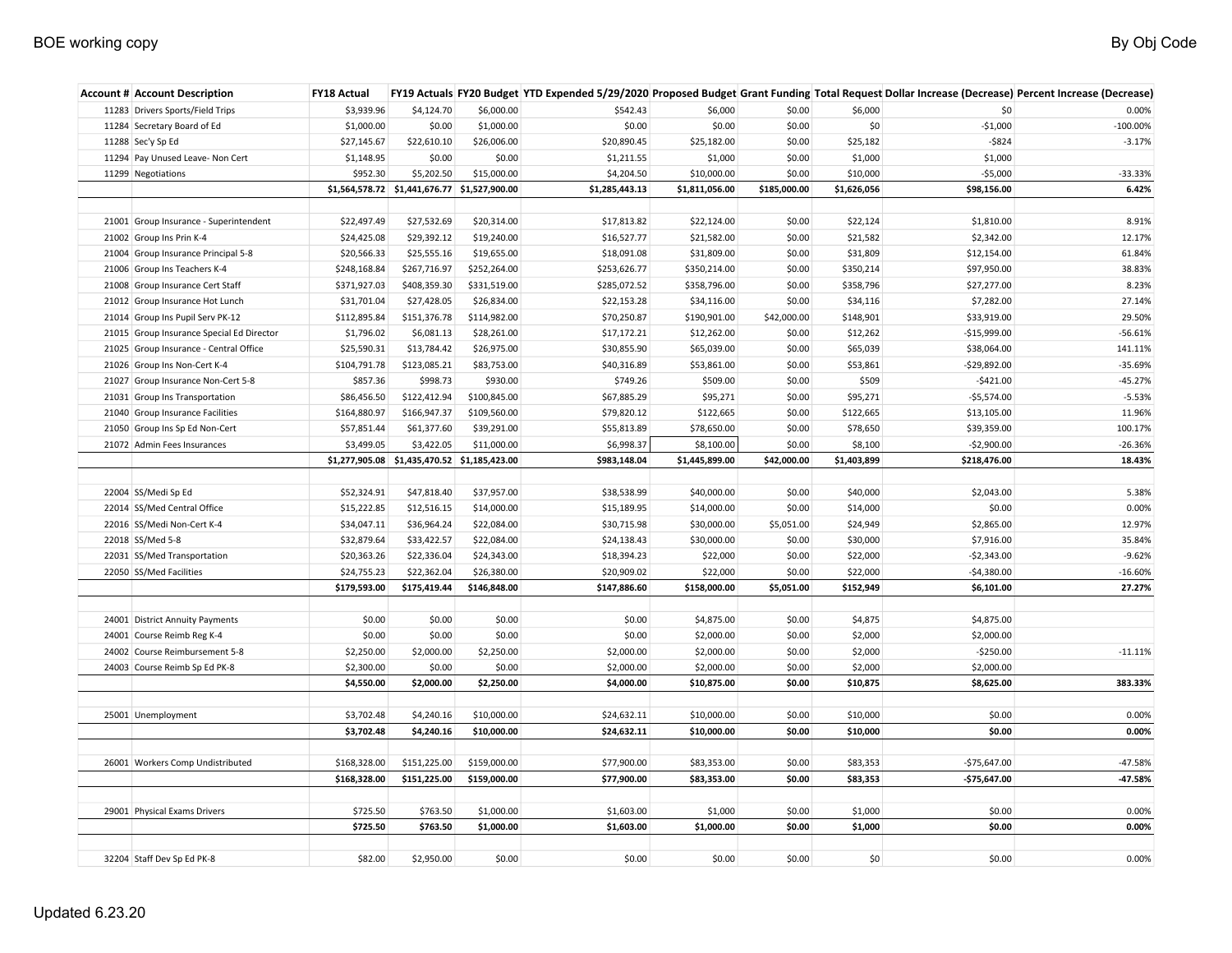| <b>Account # Account Description</b>        | <b>FY18 Actual</b> |              |              |              |              |        |           |               | FY19 Actuals FY20 Budget YTD Expended 5/29/2020 Proposed Budget Grant Funding Total Request Dollar Increase (Decrease) Percent Increase (Decrease) |
|---------------------------------------------|--------------------|--------------|--------------|--------------|--------------|--------|-----------|---------------|----------------------------------------------------------------------------------------------------------------------------------------------------|
| 32206 Staff Development Central Office      | \$2,286.15         | \$4,833.92   | \$3,000.00   | \$3,164.34   | \$0.00       | \$0.00 | \$0       | $-53,000.00$  | $-100.00\%$                                                                                                                                        |
| 32209 Staff Dev Sp Ed Office                | \$760.59           | \$925.00     | \$500.00     | \$0.00       | \$500.00     | \$0.00 | \$500     | \$0.00        | 0.00%                                                                                                                                              |
| 32212 Staff Dev Prin K-4                    | \$0.00             | \$0.00       | \$500.00     | \$0.00       | \$500.00     | \$0.00 | \$500     | \$0.00        | 0.00%                                                                                                                                              |
| 32213 Staff Dev Principal 5-8               | \$0.00             | \$30.94      | \$500.00     | \$61.09      | \$500.00     | \$0.00 | \$500     | \$0.00        | 0.00%                                                                                                                                              |
|                                             | \$3,128.74         | \$8,739.86   | \$4,500.00   | \$3,225.43   | \$1,500.00   | \$0.00 | \$1,500   | $-$3,000.00$  | $-66.67%$                                                                                                                                          |
|                                             |                    |              |              |              |              |        |           |               |                                                                                                                                                    |
| 32301 Psych Serv PK-8                       | \$10,472.50        | \$8,125.00   | \$3,000.00   | \$0.00       | \$20,000.00  | \$0.00 | \$20,000  | \$17,000.00   | 566.67%                                                                                                                                            |
| 32303 Psych Serv 9-12                       | \$4,000.00         | \$0.00       | \$2,000.00   | \$0.00       | \$2,000.00   | \$0.00 | \$2,000   | \$0.00        | 0.00%                                                                                                                                              |
| 32306 Diagnostic Eval 9-12                  | \$650.00           | \$650.00     | \$1,000.00   | \$0.00       | \$1,000.00   | \$0.00 | \$1,000   | \$0.00        | 0.00%                                                                                                                                              |
| 32307 Speech Services PK-8                  | \$53,410.00        | \$35,805.00  | \$30,200.00  | \$29,190.00  | \$30,200.00  | \$0.00 | \$30,200  | \$0.00        | 0.00%                                                                                                                                              |
| 32309 Contracted Serv Admin                 | \$235,873.40       | \$145,212.67 | \$70,000.00  | \$31,873.88  | \$44,200.00  | \$0.00 | \$44,200  | $-$25,800.00$ | -36.86%                                                                                                                                            |
| 32310 Diagnostic Eval PK-8                  | \$12,137.50        | \$1,606.88   | \$2,500.00   | \$3,300.00   | \$2,500.00   | \$0.00 | \$2,500   | \$0.00        | 0.00%                                                                                                                                              |
| 32330 O.T./P.T. PK-8                        | \$71,552.10        | \$73,494.79  | \$74,000.00  | \$70,912.56  | \$74,000.00  | \$0.00 | \$74,000  | \$0.00        | 0.00%                                                                                                                                              |
| 32333 O.T./P.T. 9-12                        | \$835.00           | \$0.00       | \$0.00       | \$0.00       | \$0.00       | \$0.00 | \$0       | \$0.00        |                                                                                                                                                    |
|                                             | \$388,930.50       | \$264,894.34 | \$182,700.00 | \$135,276.44 | \$173,900.00 | \$0.00 | \$173,900 | $-$8,800.00$  | $-4.82%$                                                                                                                                           |
|                                             |                    |              |              |              |              |        |           |               |                                                                                                                                                    |
| 33002 Legal Counsel District                | \$9,151.20         | \$15,054.50  | \$9,000.00   | \$777.00     | \$5,000.00   | \$0.00 | \$5,000   | $-$4,000.00$  | $-44.44%$                                                                                                                                          |
| 33004 Audit Financial                       | \$13,500.00        | \$13,500.00  | \$16,000.00  | \$0.00       | \$13,500.00  | \$0.00 | \$13,500  | $-52,500.00$  | $-15.63%$                                                                                                                                          |
| 33005 Professional / Tech Services District | \$45,991.14        | \$51,249.79  | \$45,000.00  | \$52,086.82  | \$33,100.00  | \$0.00 | \$33,100  | $-$11,900.00$ | $-26.44%$                                                                                                                                          |
| 33006 Legal Counsel Board of Education      | \$3,240.00         | \$0.00       | \$3,000.00   | \$13,889.00  | \$1,500.00   | \$0.00 | \$1,500   | $-$1,500.00$  | $-50.00%$                                                                                                                                          |
| 33007 Legal Counsel Sp Ed                   | \$992.00           | \$1,562.00   | \$1,500.00   | \$2,183.00   | \$1,000.00   | \$0.00 | \$1,000   | $-5500.00$    | $-33.33%$                                                                                                                                          |
|                                             | \$72,874.34        | \$81,366.29  | \$74,500.00  | \$68,935.82  | \$54,100.00  | \$0.00 | \$54,100  | $-$20,400.00$ | $-27.38%$                                                                                                                                          |
|                                             |                    |              |              |              |              |        |           |               |                                                                                                                                                    |
| 41001 Utilities K-4                         | \$45,833.72        | \$40,716.12  | \$44,000.00  | \$33,271.08  | \$45,360.00  | \$0.00 | \$45,360  | \$1,360.00    | 3.09%                                                                                                                                              |
| 41002 Utilities 5-8                         | \$58,233.58        | \$58,954.44  | \$56,000.00  | \$43,810.90  | \$56,000.00  | \$0.00 | \$56,000  | \$0.00        | 0.00%                                                                                                                                              |
| 41003 Transportation Utilities              | \$2,826.91         | \$3,487.85   | \$2,500.00   | \$2,091.09   | \$2,500      | \$0.00 | \$2,500   | \$0.00        | 0.00%                                                                                                                                              |
|                                             | \$106,894.21       | \$103,158.41 | \$102,500.00 | \$79,173.07  | \$103,860.00 | \$0.00 | \$103,860 | \$1,360.00    | 1.33%                                                                                                                                              |
|                                             |                    |              |              |              |              |        |           |               |                                                                                                                                                    |
| 42001 Trash Removal K-4                     | \$1,996.53         | \$2,265.40   | \$2,328.00   | \$2,128.22   | \$2,433.00   | \$0.00 | \$2,433   | \$105.00      | 4.51%                                                                                                                                              |
| 42002 Trash Removal 5-8                     | \$4,363.29         | \$4,423.45   | \$4,557.00   | \$4,163.58   | \$4,800.00   | \$0.00 | \$4,800   | \$243.00      | 5.33%                                                                                                                                              |
|                                             | \$6,359.82         | \$6,688.85   | \$6,885.00   | \$6,291.80   | \$7,233.00   | \$0.00 | \$7,233   | \$348.00      | 5.05%                                                                                                                                              |
|                                             |                    |              |              |              |              |        |           |               |                                                                                                                                                    |
| 43000 Repairs/Maintenance Facility          | \$0.00             | \$0.00       | \$0.00       | \$0.00       | \$42,000     | \$0.00 | \$42,000  | \$42,000.00   |                                                                                                                                                    |
| 43001 Repairs/Maintenance Facility K-4      | \$21,522.42        | \$24,894.81  | \$21,000.00  | \$17,167.73  |              | \$0.00 | \$0       | $-$21,000.00$ | $-100.00\%$                                                                                                                                        |
| 43002 Repairs/Maintenance Facility 5-8      | \$25,655.93        | \$23,074.14  | \$21,000.00  | \$21,008.45  |              | \$0.00 | \$0       | $-$21,000.00$ | $-100.00\%$                                                                                                                                        |
| 43003 Repairs/Maintenance Equip             | \$28,836.13        | \$29,297.00  | \$29,689.00  | \$32,074.43  | \$12,000.00  | \$0.00 | \$12,000  | $-$17,689.00$ | $-59.58%$                                                                                                                                          |
| 43004 Repairs/Maintenance Equipment         | \$0.00             | \$0.00       | \$0.00       | \$0.00       | \$21,000     | \$0.00 | \$21,000  | \$21,000.00   |                                                                                                                                                    |
| 43005 Repairs/Maintenance Equipment K-4     | \$10,708.49        | \$14,305.52  | \$10,334.00  | \$4,630.23   |              | \$0.00 | \$0       | $-$10,334.00$ | $-100.00\%$                                                                                                                                        |
| 43006 Repairs/Maintenance Equipment 5-8     | \$7,304.02         | \$3,839.28   | \$10,334.00  | \$2,693.13   |              | \$0.00 | \$0       | $-$10,334.00$ | $-100.00\%$                                                                                                                                        |
| 43010 Maint Equip Sp Ed PK-8                | \$0.00             | \$0.00       | \$1,000.00   | \$0.00       | \$1,000.00   | \$0.00 | \$1,000   | \$0.00        | 0.00%                                                                                                                                              |
| 43013 Repairs Maint Sch Equip K-4           | \$17,068.39        | \$16,277.14  | \$11,000.00  | \$13,588.53  | \$18,000.00  | \$0.00 | \$18,000  | \$7,000.00    | 63.64%                                                                                                                                             |
| 43014 Repairs Maint School Equip 5-8        | \$15,457.02        | \$14,682.24  | \$14,000.00  | \$14,264.39  | \$10,000.00  | \$0.00 | \$10,000  | $-$4,000.00$  | $-28.57%$                                                                                                                                          |
|                                             | \$126,552.40       | \$126,370.13 | \$118,357.00 | \$105,426.89 | \$104,000.00 | \$0.00 | \$104,000 | $-$14,357.00$ | $-12.13%$                                                                                                                                          |
|                                             |                    |              |              |              |              |        |           |               |                                                                                                                                                    |
| 51704 Contract Trans Local PK-8             | \$0.00             | \$0.00       | \$0.00       | \$0.00       | \$0.00       | \$0.00 | \$0       | \$0.00        |                                                                                                                                                    |
| 51901 ContractTrans Out of Town Cont PK-8   | \$20,644.00        | \$114,325.36 | \$20,000.00  | \$2,396.43   | \$7,000.00   | \$0.00 | \$7,000   | $-$13,000.00$ | $-65.00%$                                                                                                                                          |
| 51902 Contract Trans Out of Town 9-12       | \$43,200.00        | \$41,407.33  | \$0.00       | \$5,929.68   | \$3,000.00   | \$0.00 | \$3,000   | \$3,000.00    |                                                                                                                                                    |
| 51903 Contracted Transportation Reg Ed      | \$66,498.75        |              | \$17,000.00  | \$27,435.69  | \$10,000     | \$0.00 | \$10,000  | $-57,000.00$  | $-41.18%$                                                                                                                                          |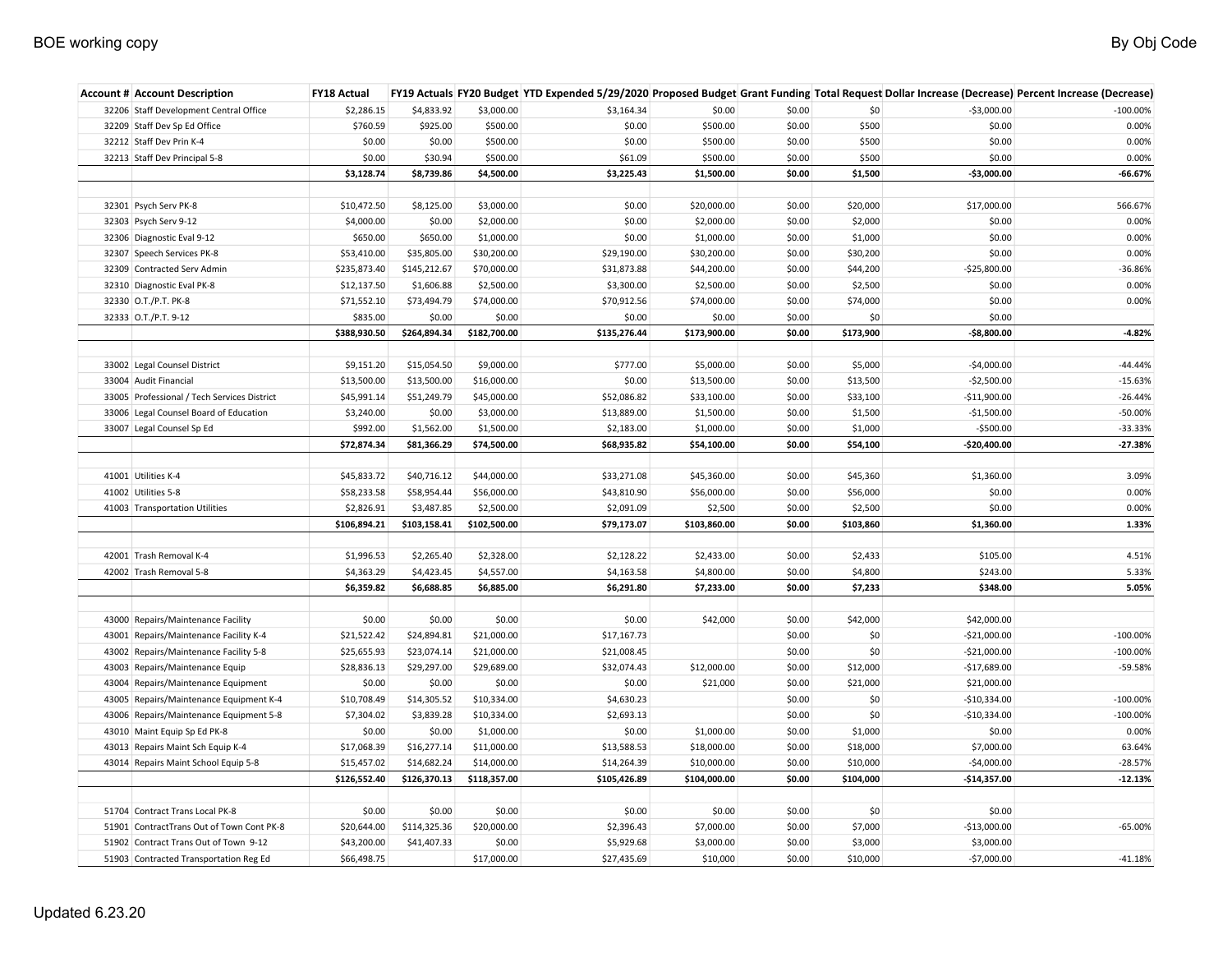| <b>Account # Account Description</b>              | <b>FY18 Actual</b> |                               |                |                |              |        |             |               | FY19 Actuals FY20 Budget YTD Expended 5/29/2020 Proposed Budget Grant Funding Total Request Dollar Increase (Decrease) Percent Increase (Decrease) |
|---------------------------------------------------|--------------------|-------------------------------|----------------|----------------|--------------|--------|-------------|---------------|----------------------------------------------------------------------------------------------------------------------------------------------------|
|                                                   | \$130,342.75       | \$155,732.69                  | \$37,000.00    | \$35,761.80    | \$20,000.00  | \$0.00 | \$20,000    | $-$17,000.00$ | -45.95%                                                                                                                                            |
|                                                   |                    |                               |                |                |              |        |             |               |                                                                                                                                                    |
| 52001 Property & Liab Ins K-4                     | \$22,695.50        | \$23,034.00                   | \$23,725.00    | \$24,274.50    | \$25,974.00  | \$0.00 | \$25,974    | \$2,249.00    | 9.48%                                                                                                                                              |
| 52002 Property & Liability Ins 5-8                | \$22,824.50        | \$23,034.00                   | \$23,725.00    | \$24,274.50    | \$25,974.00  | \$0.00 | \$25,974    | \$2,249.00    | 9.48%                                                                                                                                              |
| 52006 Property/Liability Insurance Transportation | \$34,697.00        | \$38,677.00                   | \$40,867.00    | \$31,147.00    | \$30,327     | \$0.00 | \$30,327    | $-$10,540.00$ | $-25.79%$                                                                                                                                          |
| 52103 Umbrella Liability                          | \$6,386.00         | \$6,846.00                    | \$6,846.00     | \$12,174.00    | \$13,026.00  | \$0.00 | \$13,026    | \$6,180.00    | 90.27%                                                                                                                                             |
| 52104 Liability Insurance BOE                     | \$19,091.00        | \$19,731.00                   | \$19,731.00    | \$16,706.20    | \$17,876.00  | \$0.00 | \$17,876    | $-$1,855.00$  | $-9.40%$                                                                                                                                           |
|                                                   | \$105,694.00       | \$111,322.00                  | \$114,894.00   | \$108,576.20   | \$113,177.00 | \$0.00 | \$113,177   | $-$1,717.00$  | $-1.49%$                                                                                                                                           |
|                                                   |                    |                               |                |                |              |        |             |               |                                                                                                                                                    |
| 53001 Postage Central Office                      | \$151.71           | \$6.70                        | \$100.00       | \$125.15       | \$500.00     | \$0.00 | \$500       | \$400.00      | 400.00%                                                                                                                                            |
| 53004 Postage Sp Ed PK-12                         | \$1,059.07         | \$700.00                      | \$0.00         | \$6.85         | \$150.00     | \$0.00 | \$150       | \$150.00      |                                                                                                                                                    |
| 53010 Postage K-4                                 | \$752.25           | \$500.00                      | \$50.00        | \$0.00         | \$50.00      | \$0.00 | \$50        | \$0.00        | 0.00%                                                                                                                                              |
| 53011 Postage 5-8                                 | \$752.25           | \$1,000.00                    | \$500.00       | \$0.00         | \$500.00     | \$0.00 | \$500       | \$0.00        | 0.00%                                                                                                                                              |
| 53012 Telephone Central Office                    | \$2,737.73         | \$4,236.44                    | \$2,800.00     | \$3,570.78     | \$4,200.00   | \$0.00 | \$4,200     | \$1,400.00    | 50.00%                                                                                                                                             |
| 53014 Telephone K-4                               | \$4,445.43         | \$4,348.50                    | \$3,718.00     | \$3,597.17     | \$4,200.00   | \$0.00 | \$4,200     | \$482.00      | 12.96%                                                                                                                                             |
| 53016 Telephone 5-8                               | \$4,766.41         | \$4,737.92                    | \$4,125.00     | \$3,928.47     | \$4,200.00   | \$0.00 | \$4,200     | \$75.00       | 1.82%                                                                                                                                              |
| 53018 Telephone Sp Ed                             | \$841.33           | \$1,428.45                    | \$870.00       | \$763.80       | \$1,560.00   | \$0.00 | \$1,560     | \$690.00      | 79.31%                                                                                                                                             |
| 53019 Telephone Transportation                    | \$2,273.79         | \$2,292.84                    | \$3,500.00     | \$1,244.87     | \$1,800      | \$0.00 | \$1,800     | $-$1,700.00$  | $-48.57%$                                                                                                                                          |
| 53020 Postage BOE                                 | \$451.98           | \$94.54                       | \$288.00       | \$0.00         | \$150.00     | \$0.00 | \$150       | $-$138.00$    | $-47.92%$                                                                                                                                          |
| 54001 Employment Ads & Bids                       | \$3,533.93         | \$867.22                      | \$2,000.00     | \$919.70       | \$1,000.00   | \$0.00 | \$1,000     | $-$1,000.00$  | -50.00%                                                                                                                                            |
| 54002 Legal Notices Spec Ed                       | \$0.00             | \$0.00                        | \$0.00         | \$39.00        | \$40.00      | \$0.00 | \$40        | \$40.00       |                                                                                                                                                    |
| 55001 Printing K-4                                | \$820.60           | \$1,098.20                    | \$1,000.00     | \$1,045.50     | \$1,000.00   | \$0.00 | \$1,000     | \$0.00        | 0.00%                                                                                                                                              |
| 55002 Printing 5-8                                | \$1,205.40         | \$1,976.35                    | \$3,900.00     | \$884.13       | \$3,000.00   | \$0.00 | \$3,000     | $-$900.00$    | $-23.08%$                                                                                                                                          |
| 55003 Printing Central Office                     | \$0.00             | \$0.00                        | \$100.00       | \$50.00        | \$100.00     | \$0.00 | \$100       | \$0.00        | 0.00%                                                                                                                                              |
|                                                   | \$23,791.88        | \$23,287.16                   | \$22,951.00    | \$16,175.42    | \$22,450.00  | \$0.00 | \$22,450    | $-$501.00$    | $-2.18%$                                                                                                                                           |
|                                                   |                    |                               |                |                |              |        |             |               |                                                                                                                                                    |
| 56001 Regular Ed Tuition Other                    | \$91,230.00        | \$103,535.30                  | \$116,565.00   | \$124,821.40   | \$155,276    | \$0.00 | \$155,276   | \$38,711.00   | 33.21%                                                                                                                                             |
| 56002 Reg Ed Tuition Public In State 9-12         | \$2,073,762.60     | \$2,319,180.00                | \$2,548,197.00 | \$2,544,230.00 | \$2,467,648  | \$0.00 | \$2,467,648 | $-$80,549.00$ | $-3.16%$                                                                                                                                           |
| 56005 Sp Ed Tuit. Pub In State PK-8               | \$26,891.40        | \$15,807.58                   | \$20,300.00    | \$25,353.73    | \$30,354     | \$0.00 | \$30,354    | \$10,054.00   | 49.53%                                                                                                                                             |
| 56008 Sp Ed Tuit. Public In State 9-12            | \$391,918.02       | \$512,182.09                  | \$626,564.00   | \$539,108.95   | \$625,902    | \$0.00 | \$625,902   | $-$662.00$    | $-0.11%$                                                                                                                                           |
| 56010 Vo-Ag Tuition Public In State 9-12          | \$34,115.00        | \$20,469.00                   | \$14,056.00    | \$13,646.00    | \$13,646     | \$0.00 | \$13,646    | $-$410.00$    | $-2.92%$                                                                                                                                           |
| 56020 Adult Ed Tuition Public In State            | \$27,439.00        | \$27,439.00                   | \$27,439.00    | \$13,501.00    | \$27,439     | \$0.00 | \$27,439    | \$0.00        | 0.00%                                                                                                                                              |
| 56301 Sp Ed Tuit. Non-Pub In State PK-8           | \$110,764.25       | \$353,188.83                  | \$181,746.00   | \$234,609.74   | \$204,000    | \$0.00 | \$204,000   | \$22,254.00   | 12.24%                                                                                                                                             |
| 56303 Sp Ed Tuit. Non-Pub In State 9-12           | \$82,424.00        | \$152,325.86                  | \$235,508.00   | \$146,487.71   | \$315,300    | \$0.00 | \$315,300   | \$79,792.00   | 33.88%                                                                                                                                             |
| 56304 Sp Ed Tuit. Out Of State 9-12               | \$49,793.40        | \$49,793.40                   | \$53,338.00    | \$17,151.06    | \$0          | \$0.00 | \$0         | $-$53,338.00$ | $-100.00\%$                                                                                                                                        |
|                                                   |                    | \$2,888,337.67 \$3,553,921.06 | \$3,823,713.00 | \$3,658,909.59 | \$3,839,565  | \$0.00 | \$3,839,565 | \$15,852.00   | 0.41%                                                                                                                                              |
|                                                   |                    |                               |                |                |              |        |             |               |                                                                                                                                                    |
| 58001 Travel Reimbursement                        | \$2,330.16         | \$198.80                      | \$2,000.00     | \$2,366.01     | \$1,000.00   | \$0.00 | \$1,000     | $-$1,000.00$  | $-50.00%$                                                                                                                                          |
| 58002 Travel Reimb K-4                            | \$375.37           | \$222.50                      | \$250.00       | \$408.05       | \$200.00     | \$0.00 | \$200       | $-$50.00$     | $-20.00%$                                                                                                                                          |
| 58003 Travel Reimbursement 5-8                    | \$188.56           | \$98.10                       | \$400.00       | \$10.00        | \$200.00     | \$0.00 | \$200       | $-$200.00$    | $-50.00%$                                                                                                                                          |
| 58004 Travel Sp Ed PK-12                          | \$1,647.68         | \$2,013.65                    | \$1,500.00     | \$1,255.00     | \$1,500.00   | \$0.00 | \$1,500     | \$0.00        | 0.00%                                                                                                                                              |
| 58010 Travel Reimb Transportation                 |                    |                               | \$200.00       | \$0.00         | \$0          | \$0.00 | \$0         | $-5200.00$    | $-100.00\%$                                                                                                                                        |
|                                                   | \$4,541.77         | \$2,533.05                    | \$4,350.00     | \$4,039.06     | \$2,900.00   | \$0.00 | \$2,900     | $-$1,450.00$  | $-33.33%$                                                                                                                                          |
|                                                   |                    |                               |                |                |              |        |             |               |                                                                                                                                                    |
| 59004 Other Purchased Services                    | \$1,049.65         | \$1,209.00                    | \$4,033.00     | \$3,863.84     | \$10,000.00  | \$0.00 | \$10,000    | \$5,967.00    | 147.95%                                                                                                                                            |
| 59010 Extended Year Services                      | \$54,293.99        | \$49,415.96                   | \$42,800.00    | \$36,452.14    | \$40,000.00  | \$0.00 | \$40,000    | $-52,800.00$  | $-6.54%$                                                                                                                                           |
|                                                   | \$55,343.64        | \$50,624.96                   | \$46,833.00    | \$40,315.98    | \$50,000.00  | \$0.00 | \$50,000    | \$3,167.00    | 6.76%                                                                                                                                              |
|                                                   |                    |                               |                |                |              |        |             |               |                                                                                                                                                    |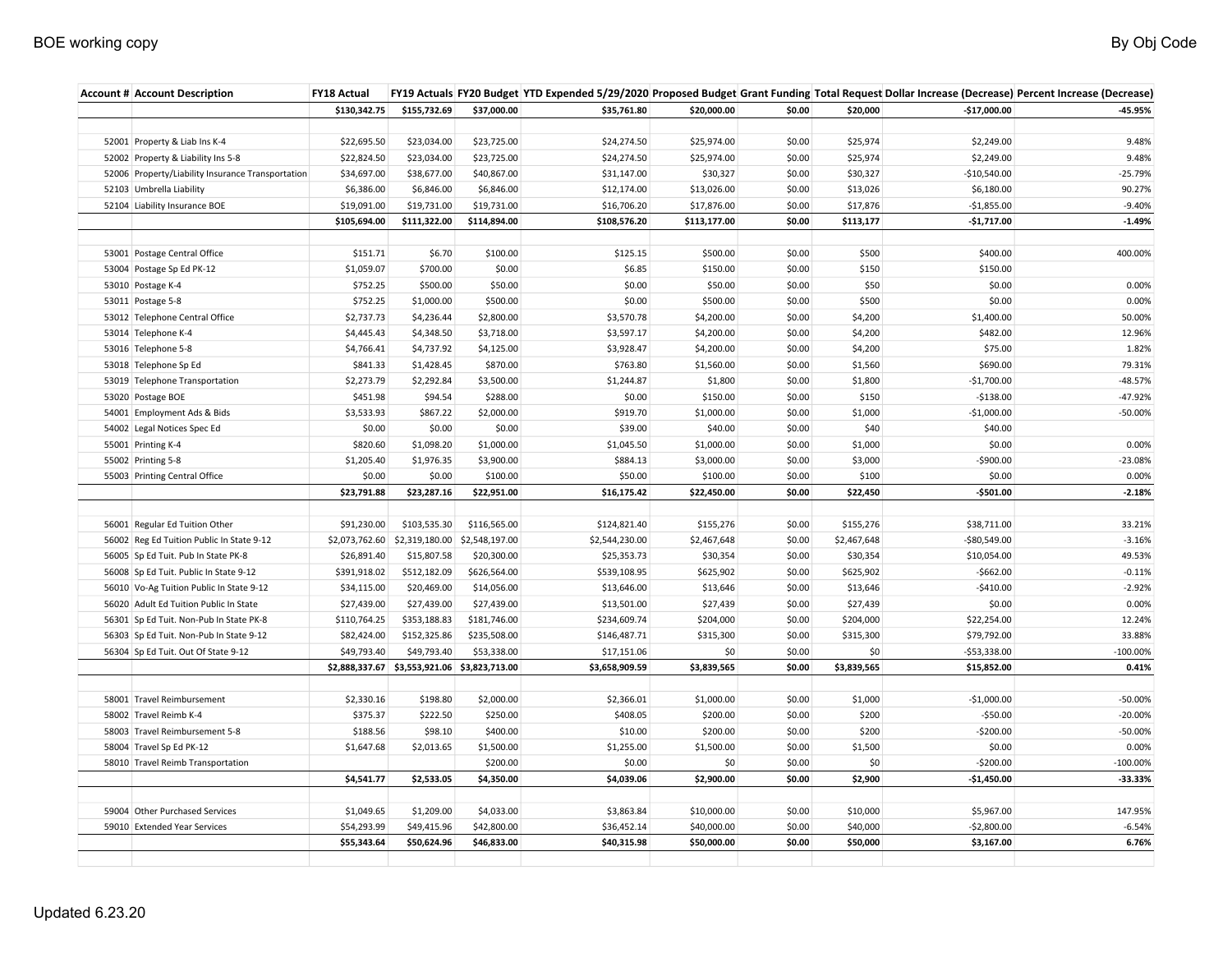## BOE working copy By Obj Code **By Obj Code**

| <b>Account # Account Description</b>    | FY18 Actual  |              |              |              |              |        |           |               | FY19 Actuals FY20 Budget YTD Expended 5/29/2020 Proposed Budget Grant Funding Total Request Dollar Increase (Decrease) Percent Increase (Decrease) |
|-----------------------------------------|--------------|--------------|--------------|--------------|--------------|--------|-----------|---------------|----------------------------------------------------------------------------------------------------------------------------------------------------|
| 61101 Inst Suppl Gen'l K-4              | \$7,677.95   | \$9,134.60   | \$5,000.00   | \$2,645.98   | \$4,500.00   | \$0.00 | \$4,500   | $-$500.00$    | $-10.00%$                                                                                                                                          |
| 61102 Instr Supplies General 5-8        | \$5,509.61   | \$6,290.52   | \$4,750.00   | \$4,138.49   | \$4,275.00   | \$0.00 | \$4,275   | $-$475.00$    | $-10.00%$                                                                                                                                          |
| 61103 Instr Supplies Practical Arts 5-8 | \$1,224.60   | \$1,287.69   | \$1,800.00   | \$0.00       | \$0.00       | \$0.00 | \$0       | $-$1,800.00$  | $-100.00\%$                                                                                                                                        |
| 61106 Inst Suppl Art K-4                | \$1,637.86   | \$1,643.05   | \$1,750.00   | \$1,750.34   | \$1,575.00   | \$0.00 | \$1,575   | $-$175.00$    | $-10.00%$                                                                                                                                          |
| 61107 Instr Supplies Art 5-8            | \$1,679.38   | \$2,348.27   | \$2,500.00   | \$3,217.59   | \$2,250.00   | \$0.00 | \$2,250   | $-$250.00$    | $-10.00%$                                                                                                                                          |
| 61108 Inst Suppl Comp K-4               | \$901.95     | \$346.49     | \$1,000.00   | \$1,023.14   | \$900.00     | \$0.00 | \$900     | $-$100.00$    | $-10.00%$                                                                                                                                          |
| 61109 Instr Supplies Computer 5-8       | \$1,794.56   | \$1,500.00   | \$2,100.00   | \$1,986.16   | \$1,890.00   | \$0.00 | \$1,890   | $-5210.00$    | $-10.00%$                                                                                                                                          |
| 61110 Inst Suppl Lang Arts K-4          | \$11,033.32  | \$5,509.39   | \$6,800.00   | \$12,675.31  | \$6,120.00   | \$0.00 | \$6,120   | $-$680.00$    | $-10.00%$                                                                                                                                          |
| 61111 Instr Suppies LA 5-8              | \$7,364.47   | \$8,823.54   | \$6,000.00   | \$4,207.24   | \$5,400.00   | \$0.00 | \$5,400   | $-$600.00$    | $-10.00%$                                                                                                                                          |
| 61116 Inst Suppl Health K-4             | \$197.39     | \$0.00       | \$500.00     | \$0.00       | \$450.00     | \$0.00 | \$450     | $-550.00$     | $-10.00%$                                                                                                                                          |
| 61118 Inst Suppl Guid K-4               | \$1,103.27   | \$0.00       | \$200.00     | \$171.25     | \$0.00       | \$0.00 | \$0       | $-$200.00$    | $-100.00\%$                                                                                                                                        |
| 61119 Instr Supplies Guidance 5-8       | \$977.73     | \$28.35      | \$1,500.00   | \$1,475.00   | \$1,350.00   | \$0.00 | \$1,350   | $-$150.00$    | $-10.00%$                                                                                                                                          |
| 61122 Inst Suppl Math K-4               | \$78.61      | \$8,536.09   | \$6,500.00   | \$8,840.21   | \$5,850.00   | \$0.00 | \$5,850   | $-$650.00$    | $-10.00%$                                                                                                                                          |
| 61123 Instr Supplies Math 5-8           | \$2,075.26   | \$1,745.97   | \$2,000.00   | \$693.76     | \$1,800.00   | \$0.00 | \$1,800   | $-$200.00$    | $-10.00%$                                                                                                                                          |
| 61125 Inst Suppl Music K-4              | \$674.36     | \$662.35     | \$600.00     | \$538.25     | \$540.00     | \$0.00 | \$540     | $-$60.00$     | $-10.00%$                                                                                                                                          |
| 61126 Instr Supplies Music 5-8          | \$335.00     | \$956.25     | \$2,500.00   | \$1,531.90   | \$2,250.00   | \$0.00 | \$2,250   | $-$250.00$    | $-10.00%$                                                                                                                                          |
| 61130 Inst Suppl Science K-4            | \$412.01     | \$1,521.17   | \$3,000.00   | \$1,619.06   | \$2,700.00   | \$0.00 | \$2,700   | $-$300.00$    | $-10.00%$                                                                                                                                          |
| 61131 Instr Supplies Science 5-8        | \$3,176.41   | \$5,500.00   | \$4,500.00   | \$4,348.72   | \$4,050.00   | \$0.00 | \$4,050   | $-$450.00$    | $-10.00%$                                                                                                                                          |
| 61133 Instr Supplies Soc Studies 5-8    | \$2,148.47   | \$1,441.87   | \$2,000.00   | \$1,475.51   | \$1,800.00   | \$0.00 | \$1,800   | $-$200.00$    | $-10.00%$                                                                                                                                          |
| 61134 Inst Suppl Soc Studies K-4        | \$1,458.02   | \$2,333.48   | \$2,000.00   | \$1,208.11   | \$1,800.00   | \$0.00 | \$1,800   | $-$200.00$    | $-10.00%$                                                                                                                                          |
| 61140 Instr'l Supp Sp Ed PK-8           | \$3,162.60   | \$3,115.74   | \$2,500.00   | \$3,211.59   | \$2,250.00   | \$0.00 | \$2,250   | $-$250.00$    | $-10.00%$                                                                                                                                          |
| 61144 Inst Suppl Speech PK-8            | \$141.46     | \$241.65     | \$250.00     | \$333.83     | \$225.00     | \$0.00 | \$225     | $-525.00$     | $-10.00%$                                                                                                                                          |
| 61152 Inst Suppl Rem Read K-4           | \$0.00       | \$994.25     | \$750.00     | \$482.63     | \$675.00     | \$0.00 | \$675     | $-575.00$     | $-10.00%$                                                                                                                                          |
| 61168 Testing Supplies K-4              | \$0.00       | \$0.00       | \$0.00       | \$0.00       | \$90.00      | \$0.00 | \$90      | \$90.00       |                                                                                                                                                    |
| 61171 Libr & A/V Suppl K-4              | \$969.00     | \$1,639.80   | \$1,700.00   | \$1,586.81   | \$1,530.00   | \$0.00 | \$1,530   | $-$170.00$    | $-10.00%$                                                                                                                                          |
| 61172 Library A/V Supplies 5-8          | \$1,653.10   | \$365.77     | \$2,000.00   | \$0.00       | \$1,800.00   | \$0.00 | \$1,800   | $-$200.00$    | $-10.00%$                                                                                                                                          |
| 61174 Supplies P.E. Prog K-4            | \$176.00     | \$272.77     | \$750.00     | \$0.00       | \$675.00     | \$0.00 | \$675     | $-575.00$     | $-10.00%$                                                                                                                                          |
| 61175 Supplies Sports & PE 5-8          | \$79.86      | \$792.79     | \$900.00     | \$625.73     | \$810.00     | \$0.00 | \$810     | $-590.00$     | $-10.00%$                                                                                                                                          |
| 61177 Testing Supplies Sp Ed PK-8       | \$1,910.68   | \$1,032.92   | \$1,800.00   | \$1,514.56   | \$1,620.00   | \$0.00 | \$1,620   | $-5180.00$    | $-10.00%$                                                                                                                                          |
|                                         | \$59,552.93  | \$68,064.77  | \$67,650.00  | \$61,301.17  | \$59,175.00  | \$0.00 | \$59,175  | $-$8,475.00$  | $-12.53%$                                                                                                                                          |
|                                         |              |              |              |              |              |        |           |               |                                                                                                                                                    |
| 61301 Custodian Suppies K-8             | \$18,663.62  | \$11,642.59  | \$16,702.00  | \$18,836.08  | \$15,000     | \$0.00 | \$15,000  | $-$1,702.00$  | $-10.19%$                                                                                                                                          |
| 61303 Maintenance Supplies K-4          | \$3,168.54   | \$1,195.95   | \$6,500.00   | \$2,297.13   |              | \$0.00 | \$0       | $-$6,500.00$  | $-100.00\%$                                                                                                                                        |
| 61304 Maintenance Supplies K-8          | \$3,429.72   | \$4,124.26   | \$6,500.00   | \$2,260.41   | \$13,000     | \$0.00 | \$13,000  | \$6,500.00    | 100.00%                                                                                                                                            |
|                                         | \$25,261.88  | \$16,962.80  | \$29,702.00  | \$23,393.62  | \$28,000.00  | \$0.00 | \$28,000  | $-$1,702.00$  | $-5.73%$                                                                                                                                           |
|                                         |              |              |              |              |              |        |           |               |                                                                                                                                                    |
| 62001 Heat Energy/Oil K-4               | \$26,520.01  | \$34,292.79  | \$28,000.00  | \$15,815.74  | \$24,000.00  | \$0.00 | \$24,000  | $-$4,000.00$  | $-14.29%$                                                                                                                                          |
| 62002 Heat Energy/Oil 5-8               | \$50,586.62  | \$46,021.50  | \$44,000.00  | \$28,209.36  | \$30,000.00  | \$0.00 | \$30,000  | $-$14,000.00$ | $-31.82%$                                                                                                                                          |
|                                         | \$77,106.63  | \$80,314.29  | \$72,000.00  | \$44,025.10  | \$54,000.00  | \$0.00 | \$54,000  | $-$18,000.00$ | $-25.00%$                                                                                                                                          |
|                                         |              |              |              |              |              |        |           |               |                                                                                                                                                    |
| 62601 Gas/Oil Transportation            | \$60,613.76  | \$70,374.03  | \$59,000.00  | \$53,133.55  | \$54,000     | \$0.00 | \$54,000  | $-$5,000.00$  | $-8.47%$                                                                                                                                           |
| 62701 Transportation Supplies           | \$65,108.34  | \$73,497.32  | \$62,000.00  | \$54,784.97  | \$57,000     | \$0.00 | \$57,000  | $-$5,000.00$  | $-8.06%$                                                                                                                                           |
|                                         | \$125,722.10 | \$143,871.35 | \$121,000.00 | \$107,918.52 | \$111,000.00 | \$0.00 | \$111,000 | $-$10,000.00$ | $-8.26%$                                                                                                                                           |
|                                         |              |              |              |              |              |        |           |               |                                                                                                                                                    |
| 64101 Texts-Lang Arts K-4               | \$0.00       | \$807.20     | \$0.00       | \$0.00       | \$0.00       | \$0.00 | \$0       | \$0.00        |                                                                                                                                                    |
| 64108 Texts-Science K-4                 | \$0.00       | \$0.00       | \$0.00       | \$0.00       | \$0.00       | \$0.00 | \$0       | \$0.00        |                                                                                                                                                    |
| 64109 Texts-Social Studies K-4          | \$0.00       | \$0.00       | \$0.00       | \$0.00       | \$0.00       | \$0.00 | \$0       | \$0.00        |                                                                                                                                                    |
| 64110 Texts-Math K-4                    | \$0.00       | \$0.00       | \$0.00       | \$0.00       | \$0.00       | \$0.00 | \$0       | \$0.00        |                                                                                                                                                    |